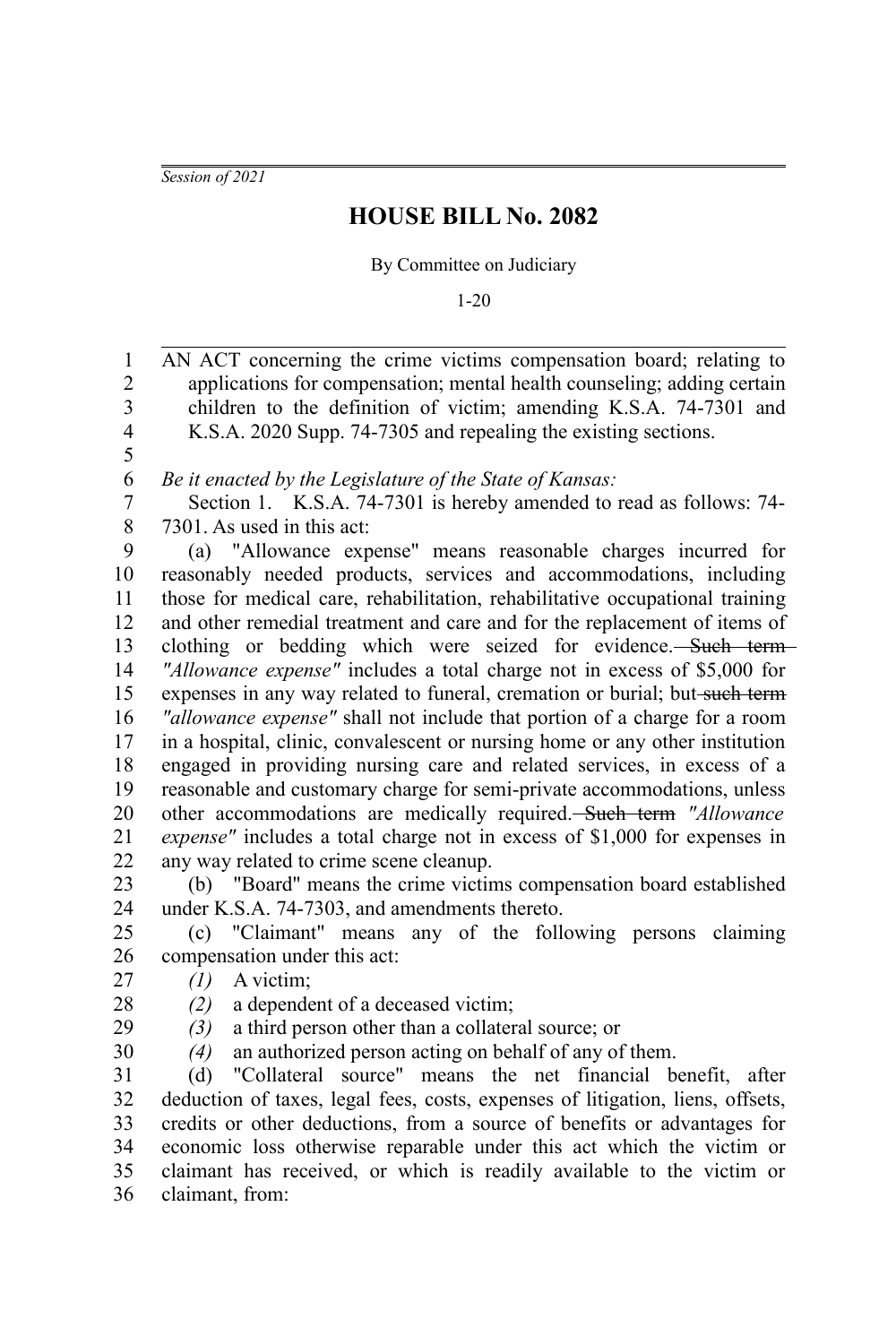(1) The offender; 1

(2) the government of the United States or any agency thereof, a state or any of its political subdivisions or an instrumentality or two or more states, unless the law providing for the benefits or advantages makes them excess or secondary to benefits under this act; 2 3 4 5

(3) social security, medicare and medicaid;

(4) state-required temporary nonoccupational disability insurance;

(5) workers' compensation;

(6) wage continuation programs of any employer;

(7) proceeds of a contract of insurance payable to the victim for loss which the victim sustained because of the criminally injurious conduct; 10 11

(8) a contract providing prepaid hospital and other health care services or benefits for disability; or 12 13

14

25

(9) damages awarded in a tort action.

(e) "Criminally injurious conduct" means conduct that: (1) (A) Occurs or is attempted in this state or occurs to a person whose domicile is in Kansas who is the victim of a violent crime which occurs in another state, possession, or territory of the United States of America may make an application for compensation if: 15 16 17 18 19

(i) The crimes would be compensable had it occurred in the state of Kansas; and 20 21

(ii) the places the crimes occurred are states, possessions or territories of the United States of America not having eligible crime victim compensation programs;  $22$ 23 24

(B) poses a substantial threat or personal injury or death; and

(C) either is punishable by fine, imprisonment or death or would be so punishable but for the fact that the person engaging in the conduct lacked capacity to commit the crime under the laws of this state; or 26 27 28

(2) is an act of terrorism, as defined in 18 U.S.C. § 2331, or a violent crime that posed a substantial threat or caused personal injury or death, committed outside of the United States against a person whose domicile is in Kansas, except that criminally injurious conduct does not include any conduct resulting in injury or death sustained as a member of the United States armed forces while serving on active duty. 29 30 31 32 33 34

Such term shall *"Criminally injurious conduct does* not include conduct arising out of the ownership, maintenance or use of a motor vehicle, except for violations of K.S.A. 8-2,144 or 8-1567, and amendments thereto, or violations of municipal ordinances or county resolutions prohibiting the acts prohibited by those statutes, or violations of K.S.A. 8- 1602, and amendments thereto, K.S.A. 21-3404, 21-3405 and *or* 21-3414, prior to their repeal, or K.S.A. 2020 Supp. 21-5405, 21-5406-and  $K.S.A.$ 2020 Supp. *or* 21-5413(b), and amendments thereto, or when such conduct was intended to cause personal injury or death. 35 36 37 38 39 40 41 42 43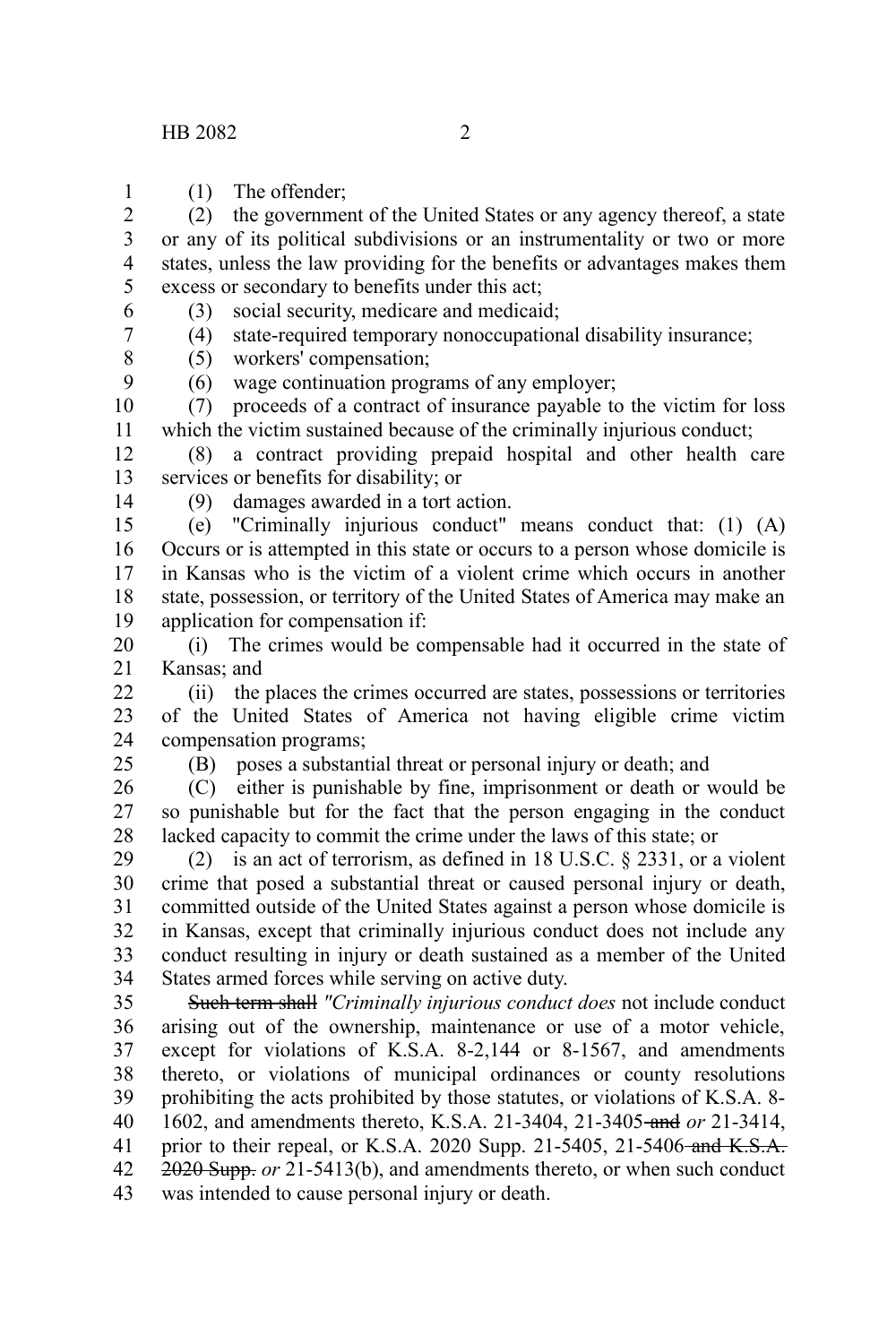(f) "Dependent" means a natural person wholly or partially dependent upon the victim for care or support, and includes a child of the victim born after the victim's death. 1 2 3

(g) "Dependent's economic loss" means loss after decedent's death of contributions of things of economic value to the decedent's dependents, not including services they would have received from the decedent if the decedent had not suffered the fatal injury, less expenses of the dependents avoided by reason of decedent's death. 4 5 6 7 8

(h) "Dependent's replacement services loss" means loss reasonably incurred by dependents after decedent's death in obtaining ordinary and necessary services in lieu of those the decedent would have performed for their benefit if the decedent had not suffered the fatal injury, less expenses of the dependents avoided by reason of decedent's death and not subtracted in calculating dependent's economic loss. 9 10 11 12 13 14

(i) "Economic loss" means economic detriment consisting only of allowable expense, work loss, replacement services loss and, if injury causes death, dependent's economic loss and dependent's replacement service loss. Noneconomic detriment is not loss, but economic detriment is loss although caused by pain and suffering or physical impairment. 15 16 17 18 19

(j) "Noneconomic detriment" means pain, suffering, inconvenience, physical impairment and nonpecuniary damage. 20 21

(k) "Replacement services loss" means expenses reasonably incurred in obtaining ordinary and necessary services in lieu of those the injured person would have performed, not for income, but for the benefit of self or family, if such person had not been injured. 22 23 24 25

(l) "Work loss" means loss of income from work the injured person would have performed if such person had not been injured, and expenses reasonably incurred by such person in obtaining services in lieu of those the person would have performed for income, reduced by any income from substitute work actually performed by such person or by income such person would have earned in available appropriate substitute work that the person was capable of performing but unreasonably failed to undertake. 26 27 28 29 30 31 32

(m) "Victim" means a person who suffers personal injury or death as a result of: 33 34

35

(1) Criminally injurious conduct;

(2) the good faith effort of any person to prevent criminally injurious conduct: or 36 37

(3) the good faith effort of any person to apprehend a person suspected of engaging in criminally injurious conduct*; or*  38 39

*(4) witnessing a violent crime when the person was 16 years of age or younger at the time the crime was committed*. 40 41

(n) "Crime scene cleanup" means removal of blood, stains, odors or other debris caused by the crime or the processing of the crime scene. 42 43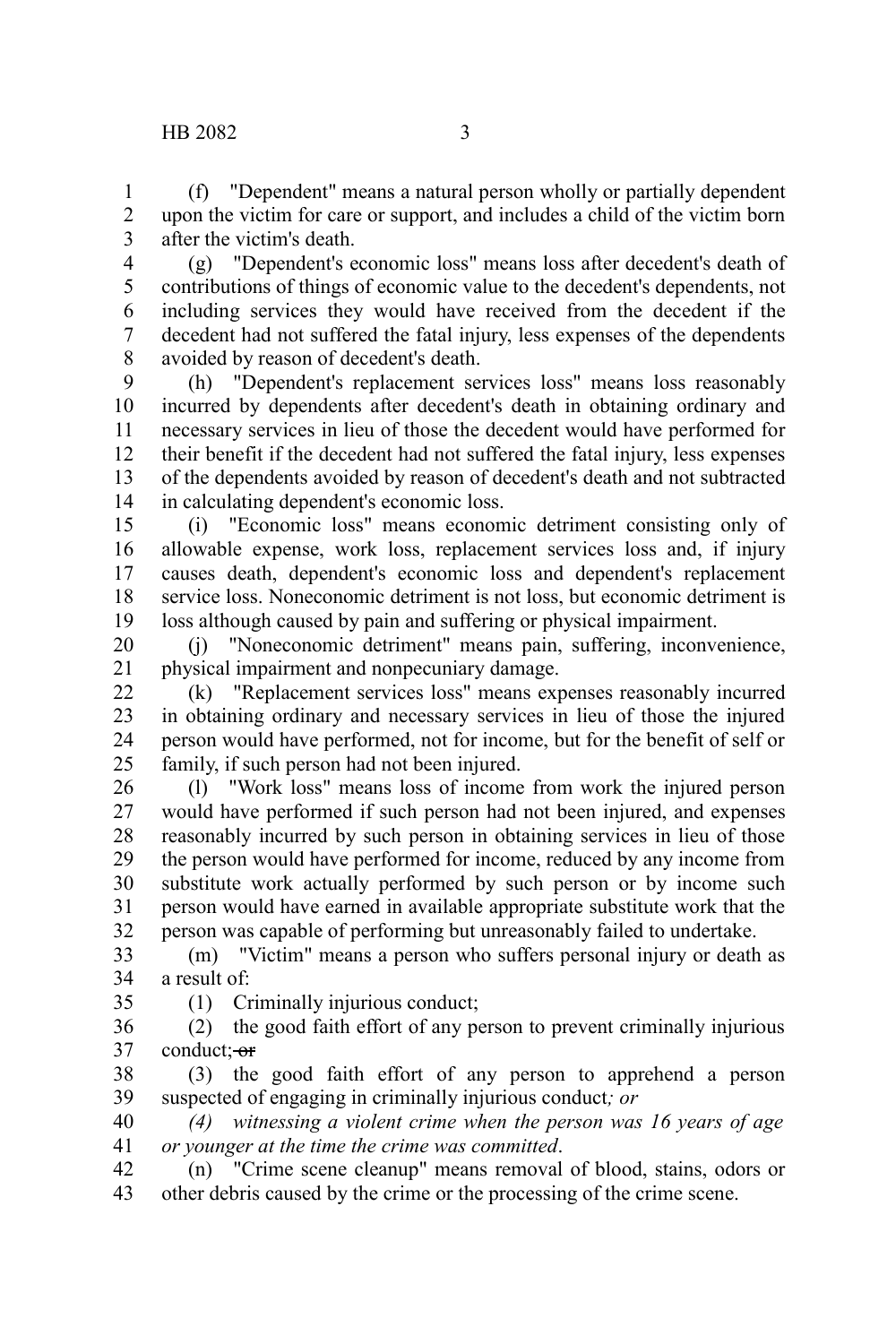Sec. 2. K.S.A. 2020 Supp. 74-7305 is hereby amended to read as follows: 74-7305. (a) An application for compensation shall be made in the manner and form prescribed by the crime victims compensation division created by K.S.A. 75-773, and amendments thereto. 1 2 3 4

(b) *(1) Except as otherwise provided in this subsection,* compensation may not be awarded unless an application has been filed with the division within two years of the reporting of the incident to law enforcement officials if the victim was less than 16 years of age and the injury or death is the result of any of the following crimes: 5 6 7 8 9

(1) Indecent liberties with a child as defined in K.S.A. 21-3503, prior to its repeal, or K.S.A. 2020 Supp.  $21-5506(a)$ , and amendments thereto;  $(2)$ aggravated indecent liberties with a child as defined in K.S.A. 21-3504, prior to its repeal, or K.S.A. 2020 Supp. 21-5506(b), and amendments thereto; (3) aggravated criminal sodomy as defined in K.S.A. 21-3506, prior to its repeal, or K.S.A. 2020 Supp. 21-5504(b), and amendments thereto; (4) *(A)* Enticement of a child as defined in K.S.A. 21-3509, prior to its repeal; (5) indecent solicitation of a child as defined in K.S.A. 21- 3510, prior to its repeal, or K.S.A. 2020 Supp. 21-5508(a), and amendments thereto; (6) aggravated indecent solicitation of a child asdefined in K.S.A. 21-3511, prior to its repeal, or K.S.A. 2020 Supp. 21- 5508(b), and amendments thereto; (7) sexual exploitation of a child as defined in K.S.A. 21-3516, prior to its repeal, or K.S.A. 2020 Supp. 21- 5510, and amendments thereto; (8) aggravated incest as defined in K.S.A. 21-3603, prior to its repeal, or K.S.A. 2020 Supp. 21-5604(b), and amendments thereto; (9) 10 11 12 13 14 15 16 17 18 19 20 21 22 23 24 25

*(B)* human trafficking as defined in K.S.A. 21-3446, prior to its repeal, or K.S.A. 2020 Supp. 21-5426(a), and amendments thereto;  $(10)$ 26 27

*(C)* aggravated human trafficking as defined in K.S.A. 21-3447, prior to its repeal, or K.S.A. 2020 Supp. 21-5426(b), and amendments thereto; or (11) commercial sexual exploitation of a child as defined in K.S.A. 2020 Supp. 21-6422, and amendments thereto 28 29 30 31

*(D) a sexually violent crime, as defined in K.S.A. 22-3717, and amendments thereto*. 32 33

*(2)* Compensation for mental health counseling may be awarded  $\overrightarrow{f}$  a claim is filed within two years of: (1) Testimony, to a claimant who is, or will be, required to testify in a sexually violent predator commitment, pursuant to article 29a of chapter 59 of the Kansas Statutes Annotated, and amendments thereto, of an offender who victimized the claimant or the victim on whose behalf the claim is made; or (2) notification, to a claimant who is notified that DNA testing of a sexual assault kit or other evidence has revealed a DNA profile of a suspected offender who victimized the claimant or the victim on whose behalf the claim is made, or is notified of the identification of a suspected offender who victimized the claimant or 34 35 36 37 38 39 40 41 42 43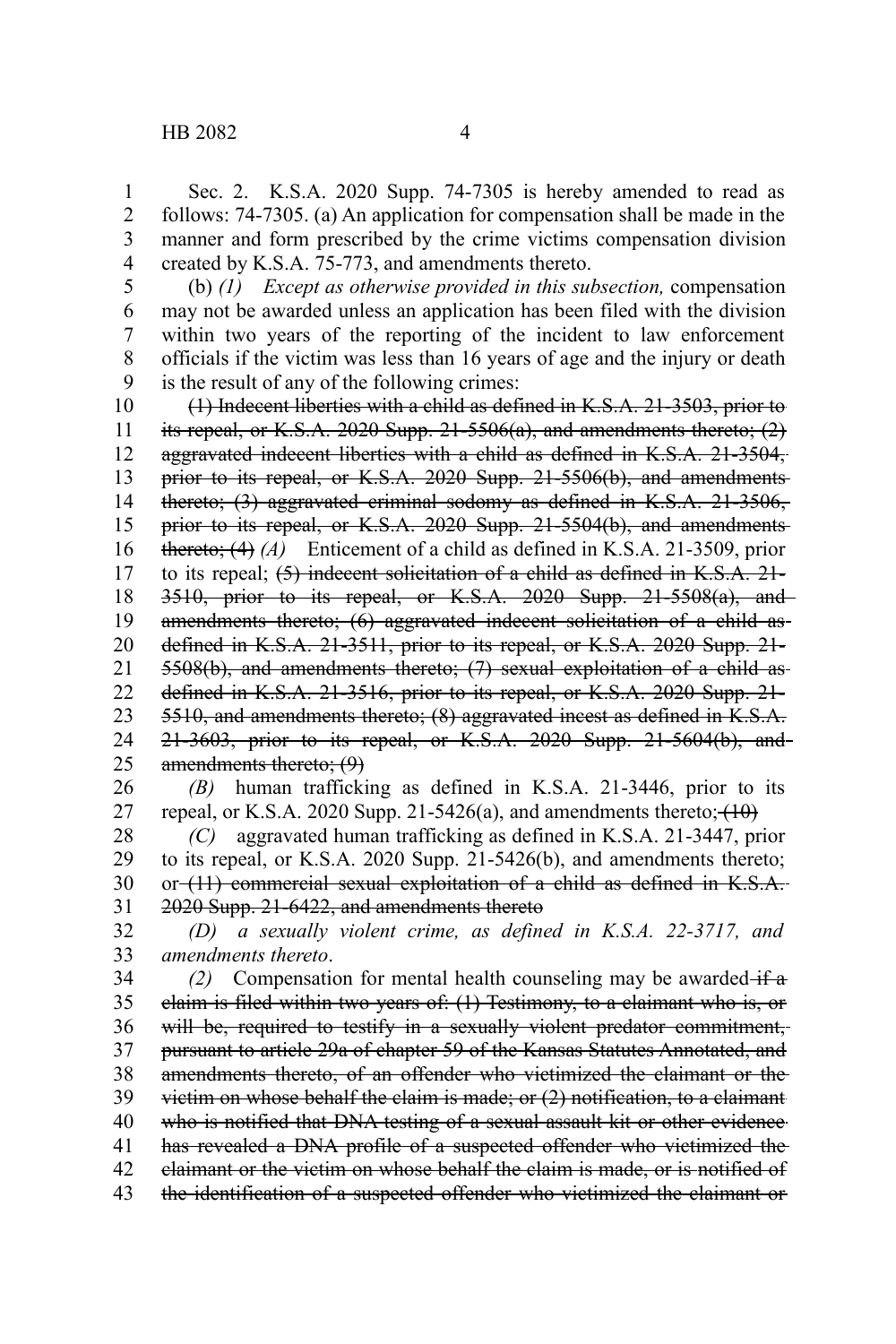the victim on whose behalf the claim is made, whichever occurs later *to a* 1

*victim of a sexually violent crime, as defined in K.S.A. 22-3717, and amendments thereto, if the board finds there was good cause for the failure to file within the time specified in this subsection*. For all other incidents of criminally injurious conduct, compensation may not be awarded unless the claim has been filed with the division within two years after the injury or death upon which the claim is based. 2 3 4 5 6 7

*(c)* Compensation may not be awarded to a claimant who was the offender or an accomplice of the offender and may not be awarded to another person if the award would unjustly benefit the offender or accomplice. 8 9 10 11

 $\left(\frac{e}{e}\right)$  Compensation otherwise payable to a claimant shall be reduced or denied, to the extent, if any that the: 12 13

(1) Economic loss upon which the claimant's claim is based is recouped from other persons, including collateral sources; 14 15

(2) board deems reasonable because of the contributory misconduct of the claimant or of a victim through whom the claimant claims; or 16 17

(3) board deems reasonable, because the victim was likely engaging in, or attempting to engage in, unlawful activity at the time of the crime upon which the claim for compensation is based. This subsection shall not be construed to reduce or deny compensation to a victim of domestic abuse or sexual assault. 18 19 20 21  $22$ 

(d)*(e)* Compensation may be awarded only if the board finds that unless the claimant is awarded compensation the claimant will suffer financial stress as the result of economic loss otherwise reparable. A claimant suffers financial stress only if the claimant cannot maintain the claimant's customary level of health, safety and education for self and dependents without undue financial hardship. In making its determination of financial stress, the board shall consider all relevant factors, including: 23 24 25 26 27 28 29

(1) The number of the claimant's dependents; 30

(2) the usual living expenses of the claimant and the claimant's family; 31 32

33 34 (3) the special needs of the claimant and the claimant's dependents;

(4) the claimant's income and potential earning capacity; and

35

(5) the claimant's resources.

(e)*(f)* Compensation may not be awarded unless the criminally injurious conduct resulting in injury or death was reported to a law enforcement officer within 72 hours after its occurrence or the board finds there was good cause for the failure to report within that time. 36 37 38 39

 $(f(x))$  The board, upon finding that the claimant or victim has not fully cooperated with appropriate law enforcement agencies, may deny, withdraw or reduce an award of compensation. 40 41 42

 $\left(\frac{g}{g}\right)$  Except in K.S.A. 21-3602 or 21-3603, prior to their repeal, or 43